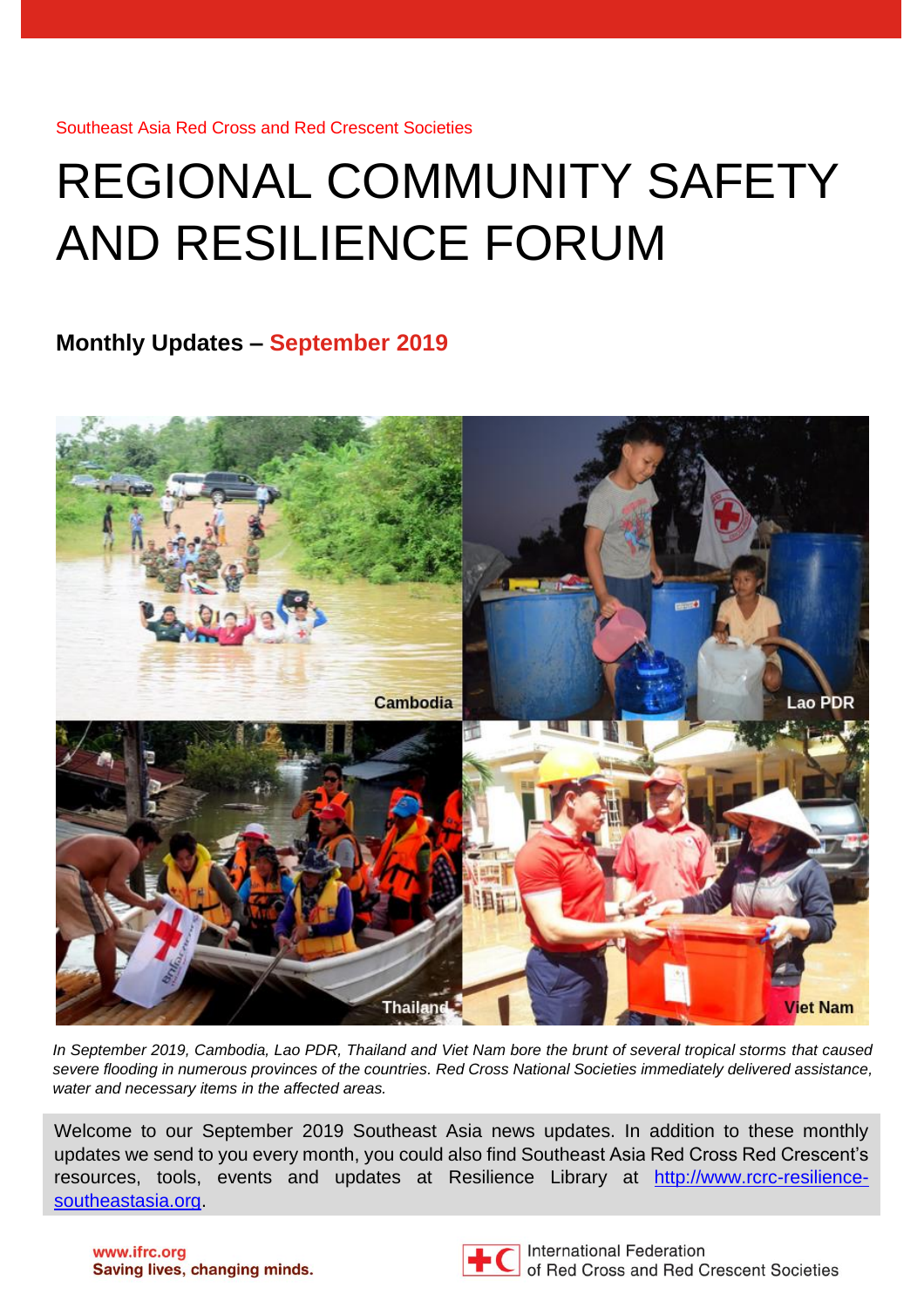### **Highlight Updates from National Societies**

#### **Cambodia**

2

#### **Cambodian Red Cross Provides Aid to Flood Affected Communities**



*Photo credit: Cambodian Red Cross*

The seasonal flooding took place in Cambodia from May until October causing flash floods, overflow of the Mekong River, and inundation from heavy rainfall. Seven provinces were severely affected by the floods. The Cambodian Red Cross at the National Head Quarter level and in each respective Red Cross Branch assisted the affected people through providing relief items (food /non-food items; clean water; and cash), evacuating people to safe areas, providing key message on health/hygiene/sanitation awareness through Red Cross staff/volunteers/Youth/management team and committee members at all levels. During and after the flood, Red Cross branches supported the affected communities through providing health care promotion awareness that are integrated in existing projects of each branch.

#### **Hundred Cambodian Red Cross Youth Campaigned for Road Safety in Phnom Penh**



*Photo credit: Cambodian Red Cross*

On 21 September, 100 Cambodian Red Cross Youth (RCY) and seven RCY Advisors joined the road safety awareness campaign in five major intersections in Phnom Penh city. In each area, some youth helped to manage the traffic using stop flags, while some held banners with traffic safety-related message that aimed at raising awareness about how to stay safe on the road. The message includes basic traffic law, how to stay alert and avoid accidents, as well as road etiquette. According to the National Road Safety Committee's data, in the first six months of 2019, there were 2,171 road accidents (increased by 538 times or by 33% compared to the same period in 2018), 1,033 deaths and 3,225 cases of injury.

#### **Indonesia**

#### **Indonesian Red Cross Trains Volunteers in Water, Sanitation, Hygiene**



*Photo credit: Palang Merah Indonesia*

Dozens of volunteers of the Indonesian Red Cross (PMI) whose areas had received assistance in the area of water, sanitation and hygiene (WASH) were given training in WASH-related emergency response. The volunteers were given the opportunity to take part in real operations such as the West Nusa Tenggara earthquake, the Central Sulawesi earthquake, tsunami and liquefaction, and the Sunda Strait tsunami which occur in sequence. The purpose of the training is to enhance human resource capacity of PMI in disaster response operations and to form a pool of coordinators that can be deployed as WASH coordinators. Click [here](http://www.pmi.or.id/index.php/berita-dan-media/peristiwa/item/993-pmi-perkuat-relawan-terlatih-bidang-wash.html) to read the full story by PMI.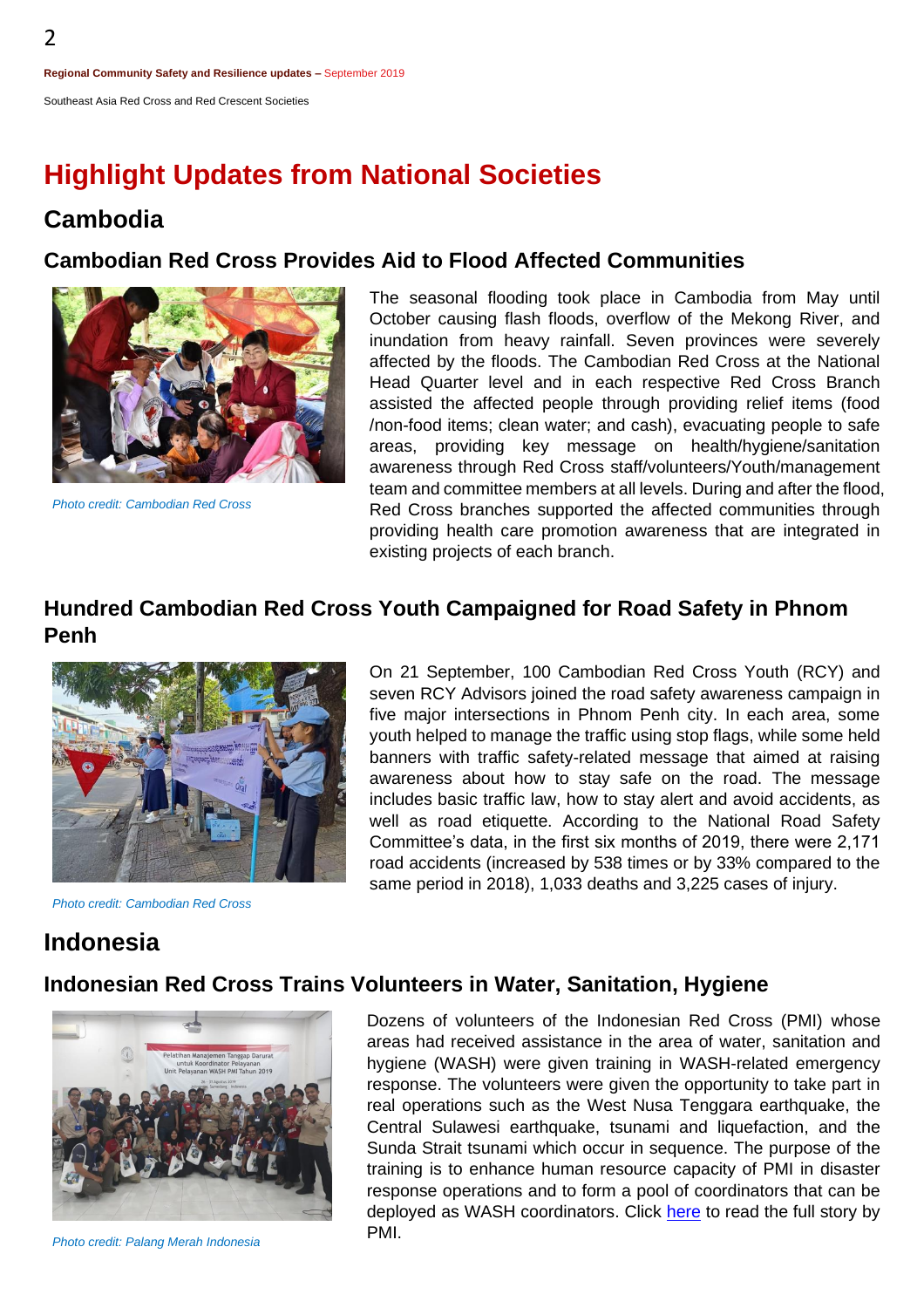### **Lao PDR**

#### **Disaster Relief Emergency Fund Released To Support Lao Red Cross Floods Operation**



Hit by two tropical storms Podul and Kajiki in late August and early September, southern provinces of Lao PDR were inundated by flood waters including the areas severely affected by the flash floods in 2018 caused by the collapse of a hydropower dam. In this connection, IFRC released a Disaster Relief Emergency FundDREF (detail[s here\)](https://t.co/eum28UH8Z1?amp=1) to support Lao Red Cross in its relief operation that aims at assisting 2,500 households to meet immediate humanitarian needs such as restoring livelihoods, raising awareness about health and epidemic control, as well as providing clean water.

#### *Photo credit: Lao Red Cross*

#### **Lao Red Cross Trains Bolikhamxay Youth in School Safety, Violence Prevention**



*Photo credit: Lao Red Cross*

During 23-29 September 2019, Lao Red Cross (LRC) conducted training for youth from three schools in Bolikhamxay Province with the aim to build their capacity to take part in making positive changes in their communities. The participants learned about existing challenges and communicated to their communities on how to address those challenge through dramas. During the same week, a school safety training was also given to the participating youth. The training focused on basic concept of school safety and disaster risk reduction in school. Participants were able to practice the facilitator role and develop a safety plan for their schools.

#### **Philippines**

#### **Philippine Red Cross Gives First Aid Training to 1,100 Persons Deprived of Liberty**



A total of 1,100 Persons Deprived of Liberty (PDL) in Manila City Jail were given free basic first aid training by the Philippine Red Cross (PRC) Safety Services volunteers and staff on 14 September 2019 in commemoration to the World First Aid Day. Aside from first aid training, PRC Welfare Services volunteers and staff provided psychosocial support to 100 PDLs' and PRC Safety Services distributed toothpaste, bath soap and bottled water. Click [here](https://www.redcross.org.ph/2019/09/25/red-cross-gives-first-aid-training-to-1100-persons-deprived-of-liberty/) to read the full story by PRC.

*Photo credit: Philippine Red Cross*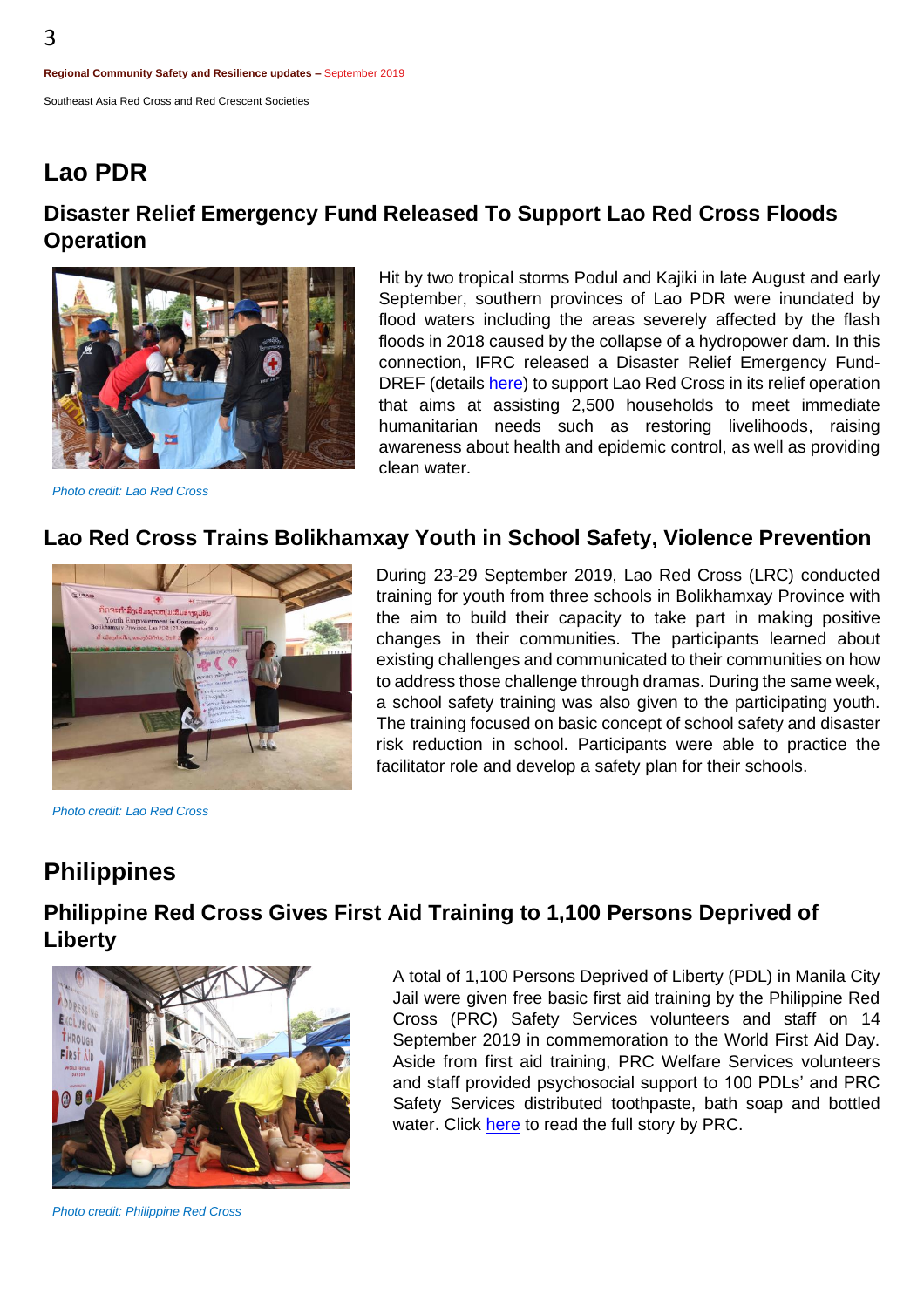#### **Philippine Red Cross Provides Support for Mass Polio Immunization**



*Photo credit: IFRC*

Philippine Red Cross (PRC) is coordinating with the Department of Health (DOH) and local health officials and providing full support of volunteers for mass immunization with oral polio vaccine. This is in response to DOH's declaration of a polio outbreak in the country, after a 19-year absence of the said poliovirus. PRC volunteers are updating the list of all 0-5 -year old children, getting their vaccination status, and identifying the barangay with highest risk based on low vaccination coverage, presence of migrants with unknown vaccination status, and areas without toilets and limited running water. PRC is also carrying out awareness raising campaign against polio to promote early vaccination and good personal hygiene. Click [here](https://www.redcross.org.ph/2019/09/24/prc-to-assist-in-mass-immunization-vs-polio/) to read the full story by PRC.

#### **Singapore**

#### **Singapore Red Cross Recognizes Veteran Volunteers at 70th Anniversary Event**



*Photo credit: Singapore Red Cross*

The Singapore Red Cross (SRC) at its 70th Anniversary commemoration paid tribute to its pioneer volunteers, and honoured 56 individuals and 20 community partners for their contributions in time, skills and resources to further SRC's humanitarian mission. The commemorative event paid homage to the veteran volunteers who have pioneered and championed important initiatives for building social and community resilience. SRC will also launch the 70th Anniversary Commemorative Exhibition and [Heritage Microsite](https://myredcross.sg/) to showcase the history of SRC and the International Red Cross Movement through the month of October in four malls across the country. Click [here](https://www.redcross.sg/media-centre/press-releases/807-veteran-volunteers-unsung-heroes-take-centre-stage-at-singapore-red-cross-70th-anniversary.html) to read the full story by SRC.

#### **Thailand**

#### **Thai Red Cross Assists 15 Provinces Affected by Tropical Storm Podul, Kajiki**



From late August into mid-September, Thailand was hit by two tropical storms Podul and Kajiki. The storms caused flooding and landslides in 32 provinces among which four were most affected including Yasothon, Ubon Ratchathani, Roi-Et and Si Saket where the floods remain critical, with more than 17k peoples spread across 41 evacuation centres. In response, TRCS has distributed 57,058 emergency relief kits in 15 provinces and deployed mobile health teams and kitchen units to support the affected population. Four flat-bottomed boats have been operating to support search and rescue activities; and a Unimog deployed to transport people and their belongings.

*Photo credit: Thai Red Cross Society*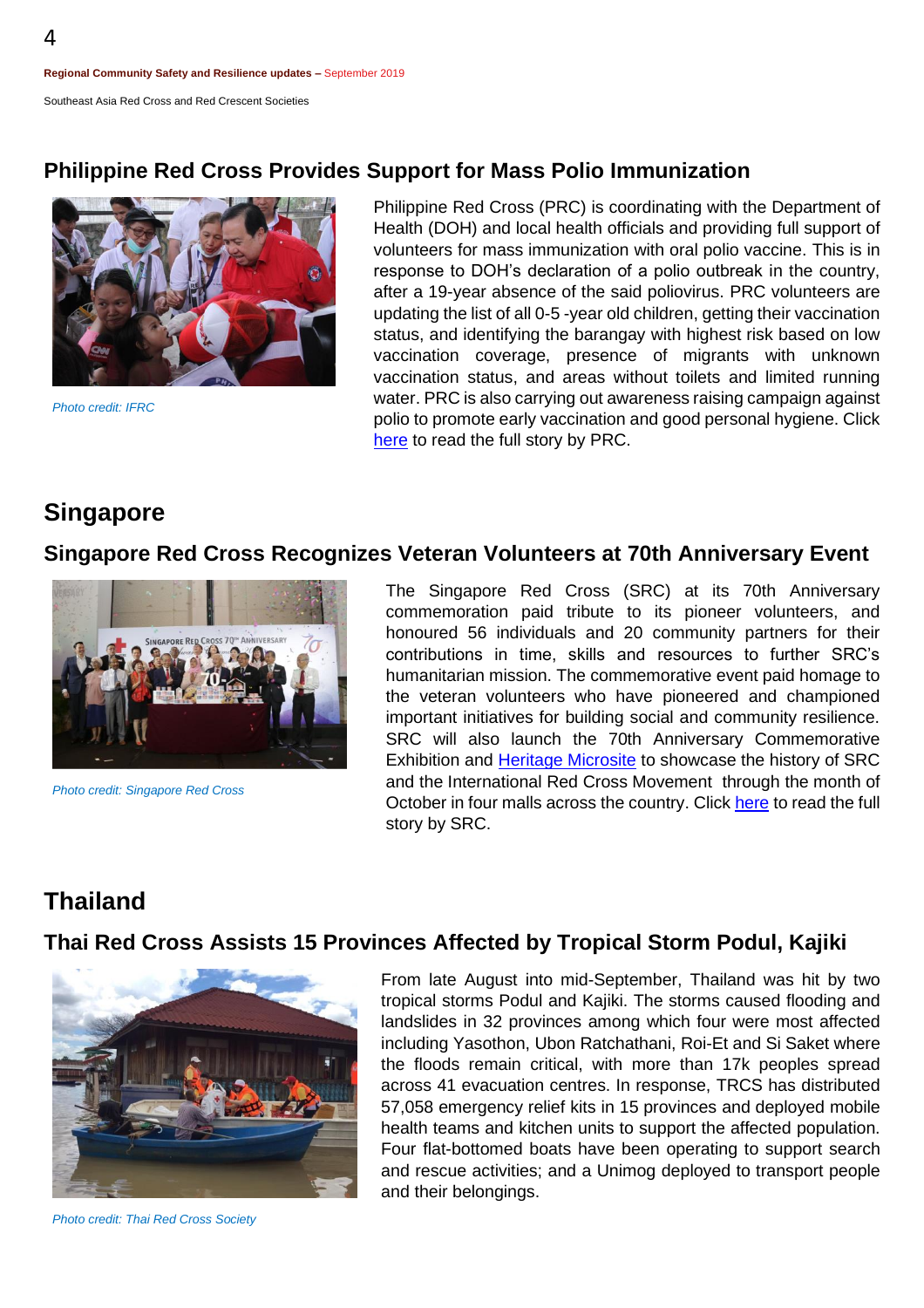#### **Thai Red Cross Organizes Youth Camp for Thai-Lao Youth Volunteers**



*Photo credit: Thai Red Cross Society*

Thai Red Cross Society (TRCS) Youth Bureau organized a youth camp for Thai and Lao Red Cross youth volunteers during 15-18 August 2019 in the border province of Nakhon Phanom. A total of 145 youths (19 from Lao PDR) participated in the 4-day capacity building youth camp. Participants were trained in first aid, elderly care, basic knowledge about the Red Cross Red Crescent Movement, Seven Fundamental Principles, and use of Red Cross emblem. The curriculum also covered IFRC's "Youth in School Safety" and "Youth as Agent of Behavioural Change" that are designed to empower youth to take a leadership role in their community to create positive changes.

#### **Viet Nam**

#### **Viet Nam Red Cross Assists Over 18,000 People Affected by Floods**



*Photo credit: Vietnam Red Cross*

Persistent torrential rains in early August resulted in severe flooding in central, central highlands and southern part of Viet Nam that lasted over a number of days. In anticipation of the disaster, Vietnam Red Cross Society (VNRC) carried out early warnings and evacuated people from the areas. After the floods, VNRC immediately sent its team and began distributing relief items and cash grant to the affected communities. To support VNRC flood relief operation, IFRC has released the Disaster Relief [Emergency](http://adore.ifrc.org/Download.aspx?FileId=253326) Fund (DREF) that will enable VNRC to carry out a 3-month operation to assist over 18,000 people. The DREF operation will focus the assistance in the areas of shelter, cash distribution, epidemic control and prevention, and water, sanitation and hygiene. Click [here](https://www.rcrc-resilience-southeastasia.org/vietnam/2019-dref-floods-operation-in-viet-nam/) to read about the flood operation.

#### **New Resources**



#### **The Cost of Doing Nothing**

In its latest report, The Cost of Doing Nothing, the IFRC presents an analysis showing that if no urgent action is taken now, the number of people in need of humanitarian assistance annually due to the climate crisis could double by 2050. Similarly, financial costs could balloon to 20 billion US dollars per year. In Asia Pacific, extreme weather events triggered by climate change have led to droughts, heatwaves and violent storms. Apart from the human toll, these disasters have destroyed homes, killed livestock, and caused the loss of livelihoods.

Click [here](https://media.ifrc.org/ifrc/facesofclimatechange/) to download the report and here to find out more about the Faces of Climate Change campaign.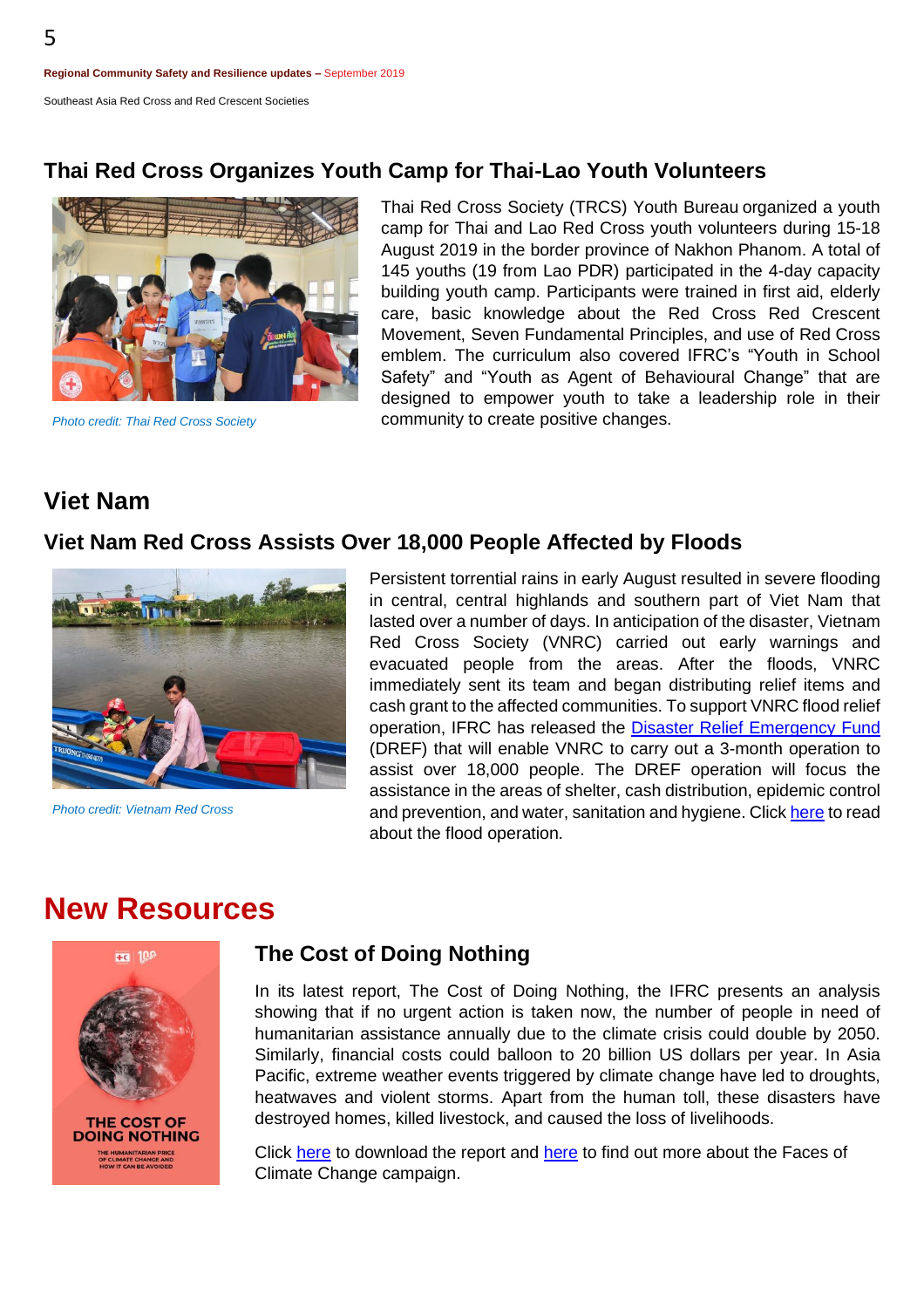## **Upcoming Events**

| <b>Upcoming events for October-November 2019</b> |           |                                                                                                |                                |
|--------------------------------------------------|-----------|------------------------------------------------------------------------------------------------|--------------------------------|
| <b>Oct</b>                                       | $1-5$     | Unconditional cash grant in three provinces of Viet Nam- DREF<br>Operation                     | Viet Nam                       |
|                                                  | 10        | ADDM & IDRR Day event by Thailand's Department of<br><b>Disaster Prevention and Mitigation</b> | Bangkok, Thailand              |
|                                                  | $10 - 12$ | <b>VNRC Strategic Plan's Visioning Exercise</b>                                                | Hanoi, Viet Nam                |
|                                                  | $14 - 20$ | Asia Pacific Regional Operations Management Course                                             | Kuala Lumpur,<br>Malaysia      |
|                                                  | $15 - 17$ | 7th Asia Pacific Urban Forum                                                                   | Penang, Malaysia               |
|                                                  | $20 - 23$ | Asia Pacific Training on Community-Based Health and First Aid                                  | Yogjakarta, Indonesia          |
|                                                  | 24-25     | Southeast Asia Leadership Meeting                                                              | Manila, Philippines            |
| Nov                                              | $6 - 8$   | Viet Nam DREF Operation's Post distribution monitoring and<br>Lessons Learned Workshop (TBC)   | Viet Nam                       |
|                                                  | $11 - 17$ | Warehouse Assessment in Viet Nam RC                                                            | Ha Noi and Ho Chi<br>Minh city |
|                                                  | $18 - 21$ | Asia Pacific Epidemic and Pandemic Preparedness Workshop                                       | Bangkok, Thailand              |
|                                                  | $27 - 28$ | <b>WASH Lessons Learned Workshop</b>                                                           | Cambodia                       |